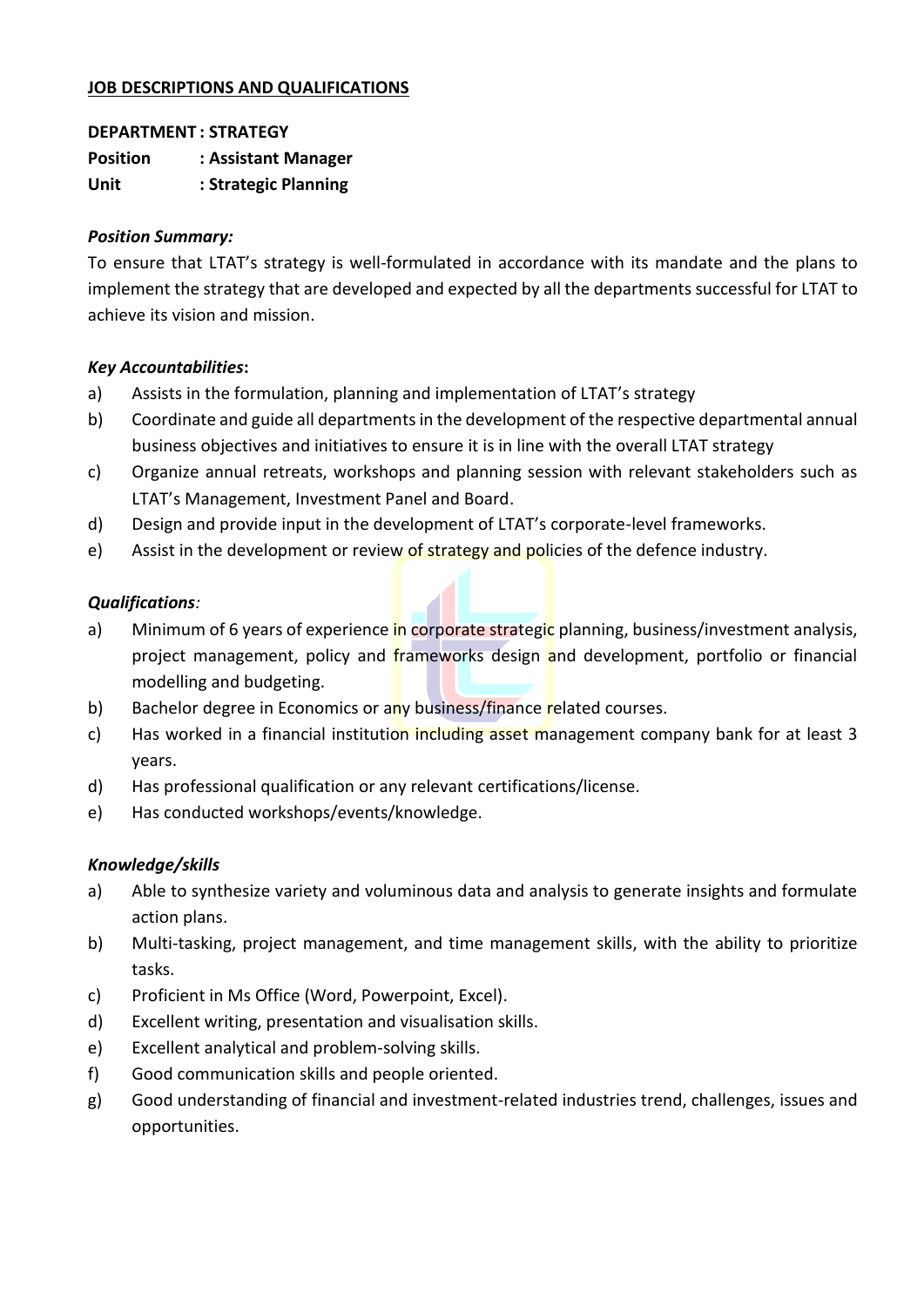#### **DEPARTMENT : FINANCE AND ADMINISTRATION**

**Position : Assistant Manager Unit : LTAT Accounts**

#### *Position Summary***:**

Assistant Manager Finance (LTAT Account) is responsible to assist Manager in ensuring the execution of preparing and submission of monthly LTAT Management Accounts for management reporting, interim/yearly LTAT Financial Statements for auditing, taxation and zakat computation are in accordance with Malaysian Financial Reporting Standards (MFRS) and other approved standards/policies. The job scope also requires monitoring on Sistem Perakaunan Berkomputer LTAT (SPBL) for ensuring the daily operation run smoothly as well as responsible in ensuring the management of administrative affairs for the LTAT Account Section runs in efficient manner.

### *Key Accountabilities***:**

- 1. LTAT Account
	- a) To prepare and ensure the process of preparing and submission of the monthly LTAT Management Accounts and supporting schedules to management and respective departments in accordance with the Malaysian Financial Reporting Standards (MFRS) within 7 working days after the closing of the general ledger.
	- b) To prepare and ensure the process of preparing and submission of interim/yearly LTAT Financial Statement and Audit Schedules to National Audit Department (JAN) in accordance with the Malaysian Financial Reporting Standards (MFRS) and within the time frame given as well as updating LTAT's accounting policies adhered to new MFRS and the requirements of the Tabung Angkatan Tentera Act 1973 (Act 101).
	- c) To prepare notification paper, presentation slides and analytics data for monthly and yearly financial reporting for notation and Board's approval.
	- d) To assist Manager in daily operation for posting monthly/yearly accruals adjustments, depreciation, disposal transactions for new and existing property, plant and equipment to general ledger via SPBL system.
	- e) To ensure the evaluating of the LTAT credit risk access on accounts receivables (current and non-current), investment at amortised cost and other investment instruments to perform provision on expected credit loss on a yearly basis.
	- f) To supervise and monitor the overall general ledger account on monthly basis to ensure the accuracy of the data/transaction in the monthly financial statements and take a prompt action for any discrepancy and unreconciled data as well as monitoring the management of the SPBL system for ensuring the daily operation run smoothly and liaise with IT department and consultant for any system disruption.
	- g) To assist Manager in handling audit matters related to job scope in ensuring LTAT obtain Audit Report from JAN and to assist Communications Department in proof-read the LTAT Annual Reports for table to parliament.
	- h) To assist Manager on system enhancement and new integration process with other system in LTAT. To manage and monitor n the management of SPBL for ensuring the daily operation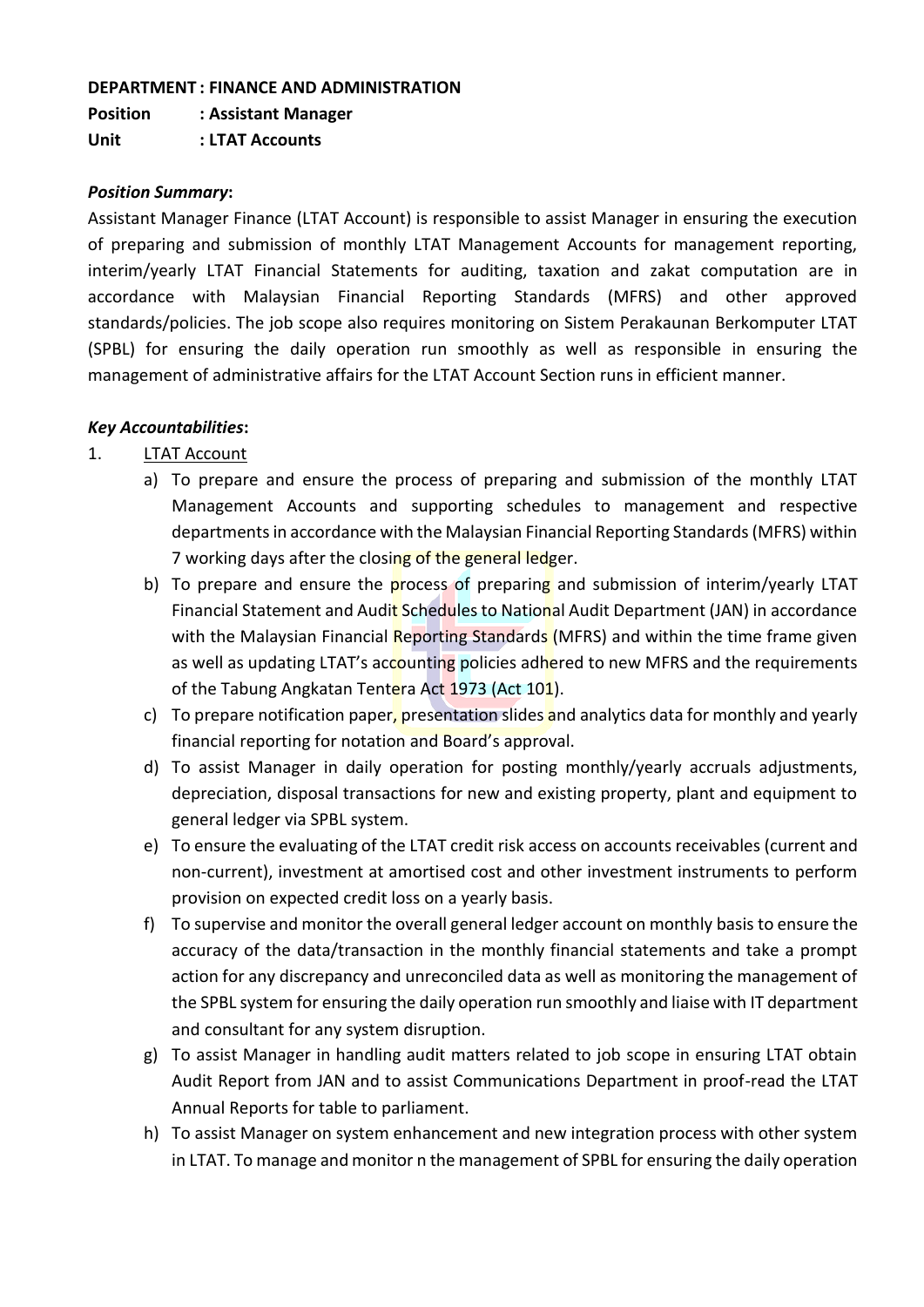run smoothly and liaise with IT department/consultant for any system disruption and enhancement.

- 2. Portfolio Management, Taxation, Zakat and Follow Up
	- a) To approve and post journals for internal and external portfolio management transactions monthly, half yearly and yearly basis based in Limit of Authority.
	- b) To ensure the Bank Reconciliation Statement process for all LTAT bank Accounts is carried out daily within 24 hours of working days after the bank statement posting is uploaded into the Sistem Perakuanan Berkomputer (SPBL) as well as monitoring all receipts and payment are recorded accordingly and reconciled with the bank statements.
	- c) To manage on the filing/submission of Tax Estimation of Tax Payable (Form e-CP204) for the year of assessment to Inland Revenue Board Malaysia (IRBM) via e-Filing before or on 30 November every year.
	- d) To manage on the filing/submission of LTAT Income Tax Return Form (e-C Form) to the IRBM via e-Filing within seven (7) months from the date following the close of the accounting period which constitutes the basis period for the year of assessment and follow up with IRBM on the tax claims.
	- e) To liaise with subsidiaries in gathering information on Country-by-Country Reporting (CbCR) and ensure the process of submission the CbCR report to IRBM is executed in a complete manner and in accordance with the regulation and the period given which is not later than twelve (12) months after the last day of the reporting financial year.
	- f) To ensure the computation of LTAT zakat payment for Board's approval is according to the Working Capital method or alternative method based on the approved guidelines by the Zakat Collection Center.
- 3. Financial Investment
	- a) To execute approval and posting in Financial Investment Module on daily/monthly basis for transactions related to sales of shares/purchase of shares/dividend/money market placement/OCI Reserve based on the Limit of Authority.
	- b) To execute approval and positing journal in SPBL Ledger related to cost of inventories/CSR project transactions, payment for investment properties as well as fair value on investment properties based on the Limit of Authority.
	- c) To monitor and ensures the inventories and Corporate Social Responsibilities activities/transactions are accurate and verifies the reconciliation report prepared by Finance Executive reconciled with investment and PPHM's record on monthly basis.
	- d) To monitor the transaction related to Members' Contribution Account.
	- e) To verify the preparation of Audit Schedules for submission to JAN for auditing are prepared in timely and tally with Notes to Financial Statement as well as to ensure the original receipt being imaged and proper for disposal after 7 years.
	- f) Perform duties as Quality Internal Auditors, Tender and Quotation committee and authorized payment approver through the AFFINMAX Affinonline.com according to the authorized limit (approver).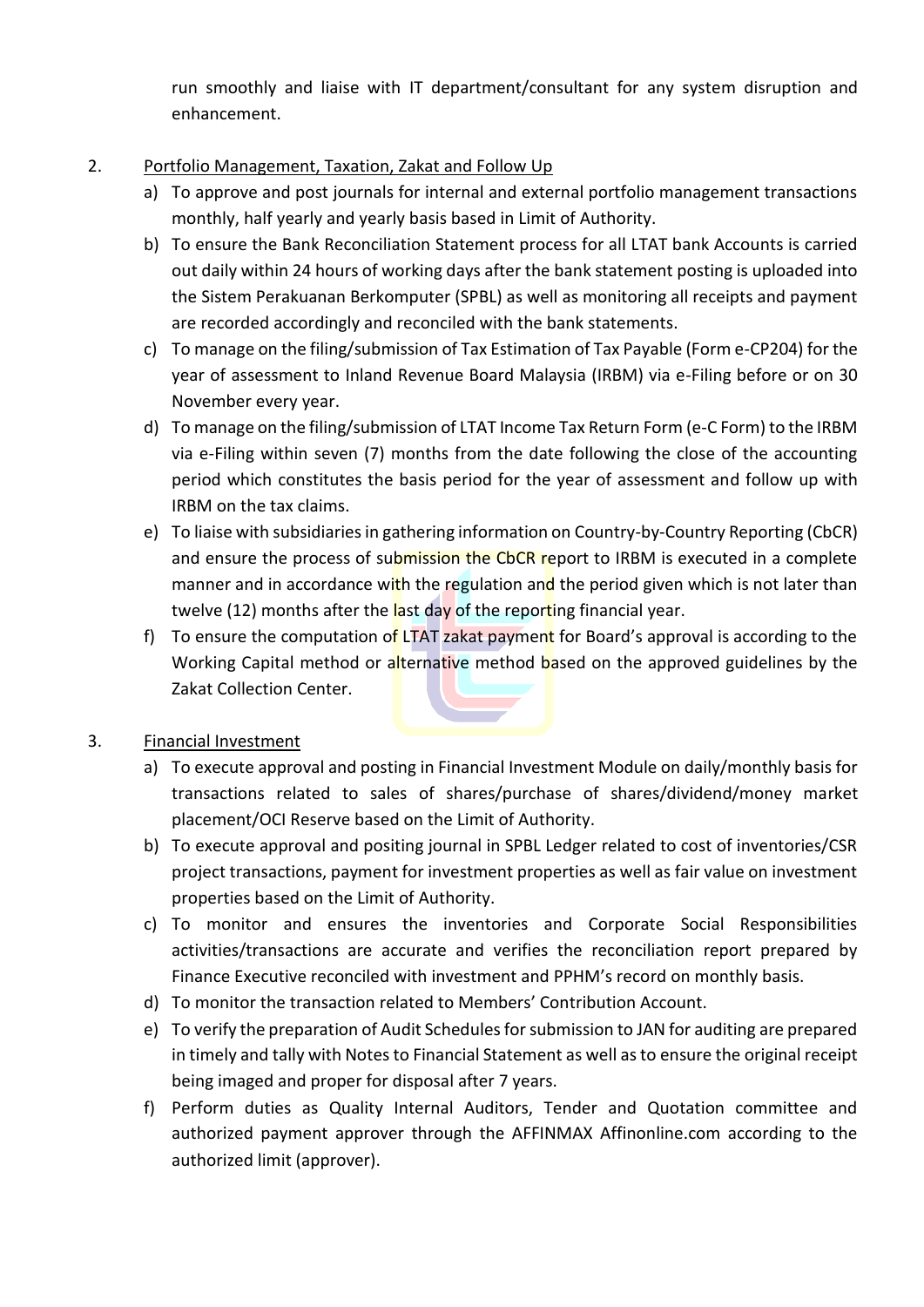- a) Minimum 7 years of relevant experience in accounting field.
- b) Bachelor's degree or professional qualification in accounting, business, finance, or a relevant related field is typically required. A professional qualification such as ACCA would be an advantage [Non-Malaysian Institute of Accountants].

- a) Good knowledge on accounting treatment, standards and policies as well as good understanding in Malaysian Financial Reporting Standards (MFRS).
- b) Proficient in handling financial system, Sistem Perakaunan Berkomputer LTAT (SPBL).
- c) Proficient in Microsoft Office tools particularly Excel, PowerPoint and Word.
- d) Able to work under pressure to meet the deadline given and able to resolve accounting and operational issues and generate insights with minimal supervision.
- e) Excellent interpersonal, communications and teamwork skills with all levels and other departments.
- f) Possesses leadership skills, multi-tasking and time-management skills, with the ability to prioritize tasks.

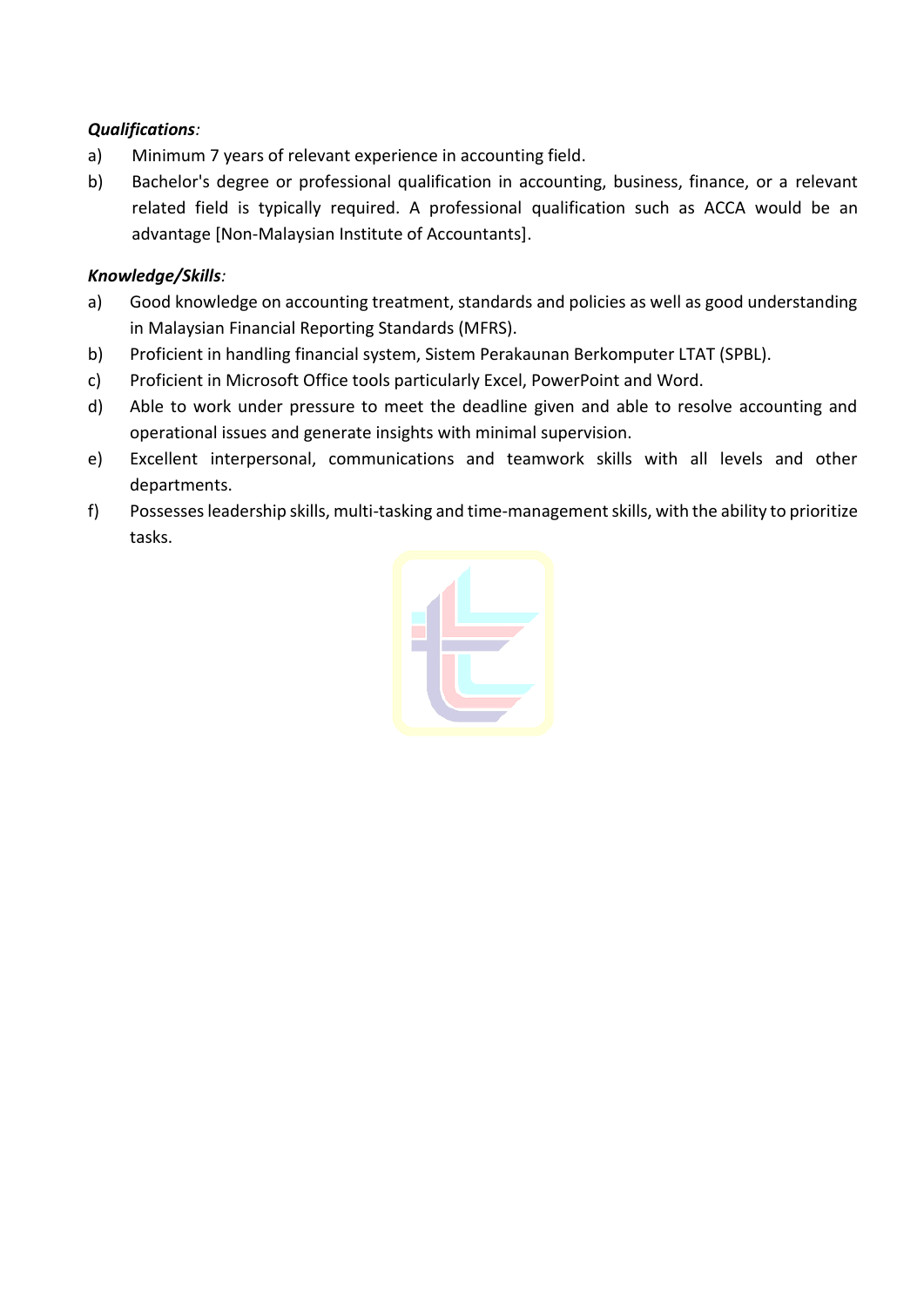#### **DEPARTMENT : FINANCE AND ADMINISTRATION**

**Position : Manager Unit : Account Division** 

#### *Position Summary:*

Responsible to assist Head of Department in ensuring the preparation and submission of monthly LTAT Management Accounts for management reporting and interim/yearly LTAT and Group Financial Statements for auditing, taxation and zakat computation are in accordance with Malaysian Financial Reporting Standards (MFRS), and other approved standard/policies. The job scope also requires in supervising the Sistem Perakaunan Berkomputer LTAT (SPBL) and Sistem Akaun Berkumpulan LTAT (SAKBL) for ensuring the daily operation run smoothly as well as responsible in ensuring the management of administrative affairs for the Account Division runs in efficient manners.

#### *Key Accountabilities***:**

#### 1. LTAT Account and Operation

- To prepare and ensure the process of preparing and submission of the monthly LTAT Management Accounts and supporting schedules to management and respective departments in accordance with the Malaysian Financial Reporting Standards (MFRS) within 7 working days after the closing of the general ledger.
- To prepare and ensure the process of preparing and submission of interim/yearly LTAT Financial Statement and Audit Schedules of National Audit Department (JAN) in accordance with the MFRS and within the time frame given as well as updating LTAT Accounting policies adhered to new MFRS and requirements of the Tabung Angkatan Tentera Act 1973 (Act 101).
- To prepare notification paper, presentation slides and analytics data for monthly and yearly financial reporting for notation and Board's approval.
- To monitor daily operation for posting monthly/yearly accruals adjustments, depreciation, disposal transactions for new and existing property, plant and equipment to general ledger via SPBL system.
- To supervise the evaluation of the LTAT credit risk access on accounts receivables (current and non-current), investment at amortised cost and other investment instruments to perform provision on expected credit loss on a yearly basis.
- To manage audit matters related to job scope in ensuring LTAT obtain Audit Report and act as LTAT Liaison Officer with JAN.
- To ensure the accuracy of the data transaction and accounting treatment in the SPBL ledger including financial investment, portfolio management, Zakat payment, Members' Account, investment properties, inventories (account project) as well as bank reconciliation in accordance with MFRS and in line with current policies.
- To manage the submission/filing of tax payables (Form e-CP204), Income Tax Return Form (e-C Form) and Country by Country reporting (CbCR) Rules 2016 to Inland Revenue Board within the stipulated time and in accordance with statutory requirements.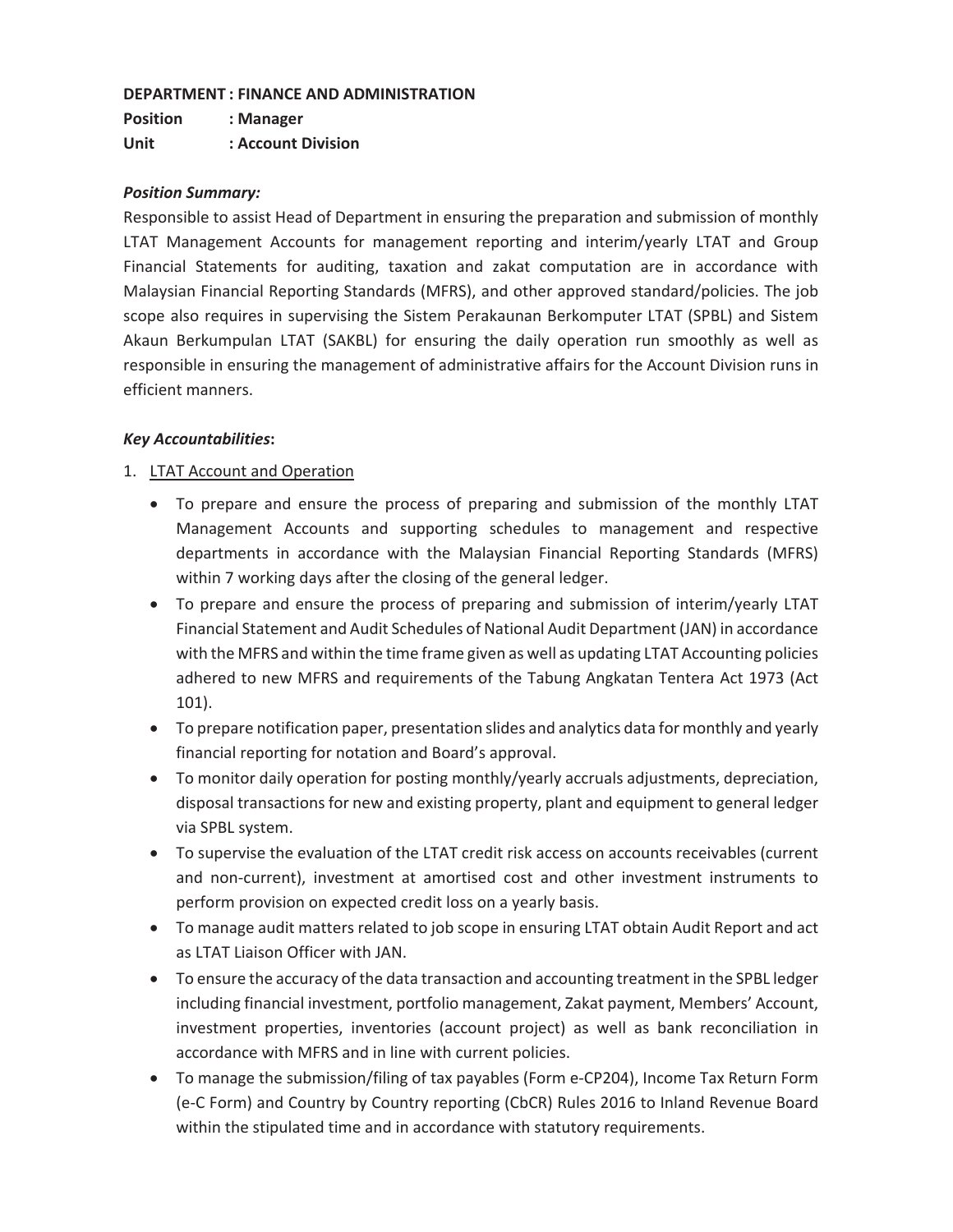- To manage system enhancement and new integration process with other system in LTAT. To manage and monitor on the management of SPBL for ensuring the daily operation run smoothly and liaise with ITMD/Consultant for any system disruption and enhancement.
- To assist HOD in reviewing, testing, evaluating the effectiveness of policies, systems and procedures related to the operation of the account division on an ongoing basis and give insight for process improvement.
- To ensure the Bank Reconciliation Statement process for all LTAT Bank Accounts is carried out daily within 24 hours of working days.
- To ensure the computation of LTAT zakat payment for Board's approval is according to the Working Capital method or alternative method based on the approved guidelines by the Zakat Collection Center.
- To manage the portfolio management reconciliation report and Audit Schedules for auditing prepared on monthly and yearly basis.
- To ensure the approval and posting in Financial Investment Module on daily/monthly basis for transactions related to sales of shares/purchase of shares/dividend/money market placement/OCI Reserve within Limit of Authority.
- To ensure the approval and posting in SPBL ledger related to cost of inventories/CSR project transactions, payment for investment properties as well as fair value on investment properties within Limit of Authority
- To ensure the inventories and Corporate Social Responsibility activities/transactions are accurate and reconciled on monthly basis.
- To ensure the transaction related to Members' Contribution Account is accurate and reconciled on monthly and yearly basis.

### 2. Group Account and Compliance

- To prepare and ensure process of preparation and submission the Group Financial Statement to National Audit Department (JAN) in accordance with Malaysian Financial Reporting Standards (MFRS) on or before 30 June of the following year or as schedule prepared.
- To prepare approval paper, presentation slides for Group Financial Statements for Audit Committee and Board approval.
- To ensure all audit schedules and all information are accurate and figures are tally with the notes to LTAT Group Financial Statements before submission to JAN within stipulated time.
- To ensure the letter of confirmation balance from Subsidiary companies are replied within 5 working days after received complete information.
- To ensure the Schedule of Investment are prepared within 3 working days after the closing of general ledger and prepare the impairment testing for subsidiary and associated companies at each reporting date.
- To monitor and review the impact of new/updated MFRS and MASB's technical announcement on LTAT and Group Financial Statement.
- To manage system enhancement and monitor on the management of SAKBL in ensuring the system operation fun smoothly.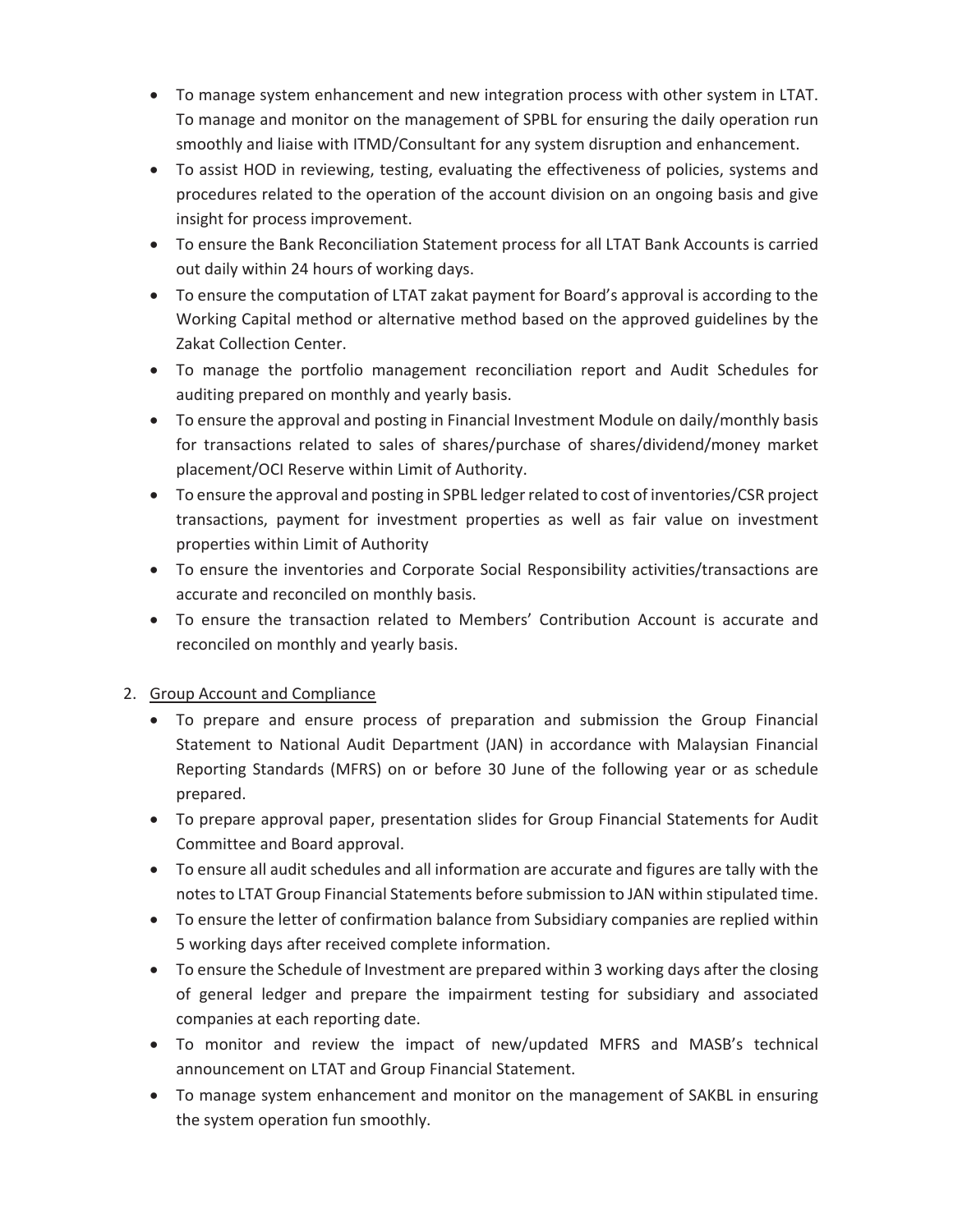- To ensure the organisation chart (family tree) for subsidiary and associated companies are prepared accordingly.
- To ensure the Financial Policy and Guidelines are reviewed every 5 years.
- To ensure the Purchase Order Print (POP) to be approve for payment in 3 working days within the Limit of Authority.
- To prepare LTAT Annual Budget not later one month before the commencement of each financial year.
- To prepare approval paper, slides presentation for LTAT Annual Budget for Board approval.
- To check and ensure yearly final virement are prepared accordingly after year end closing for management approval.
- To ensure all accounting and reconciliation of Surian Tower completed within 7 working days after receiving report from Building Manager.
- To manage the operation of Subsidiaries Companies (Irat and SPV)
- Perform duties as Quotation Committee and authorized payment approver through the AFFINMAX Affinonline.com according to the authorized limit (Approver).

- a) Bachelor Degree in Accountancy from recognised University.
- b) Member of Malaysian Institute of Accountants.
- c) Minimum 10 15 years of working experience
- d) Minimum 5 years experience in managerial role (accounting and finance line).

- 1. Good knowledge on accounting treatment, standards and policies as well as good understanding in Malaysian Financial Reporting Standards (MFRS).
- 2. Proficient in handling financial system e.g. SPBL, SAKBL and integration system.
- 3. Proficient in Ms. Office (Word, Excel, PowerPoitnt).
- 4. Able to work under pressure to meet the deadline given and able to resolve accounting and operational issues.
- 5. Excellent interpersonal, communication and teamwork skills with all levels and other departments.
- 6. Possess leadership skills, multi-tasking and time management skills, with the ability to prioritize tasks.
- 7. Good rapport with internal, other government agencies and people management.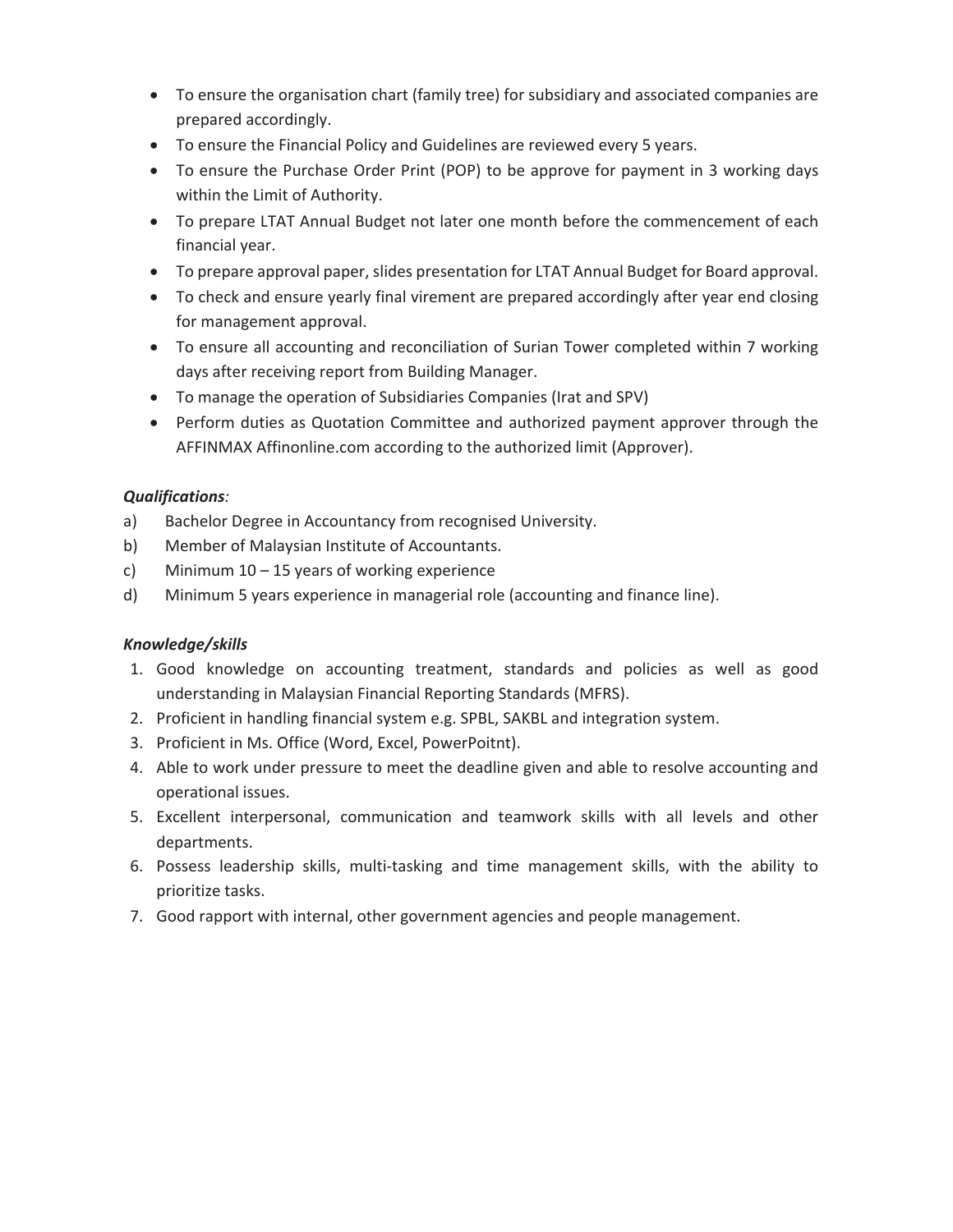### **DEPARTMENT : INFORMATION TECHNOLOGY MANAGEMENT**

**Position : System Analyst (Database Administrator)**

**Unit : Application**

## *Position Summary:*

Database Administrator is a System Analyst (G21) position, with primary job to ensure that data is available, protected from loss and corruption, and easily accessible as needed. The goal is to provide a seamless flow of information throughout the company, considering both back-end data structure and front-end accessibility for end users.

### *Key Accountabilities***:**

- 1. Functional
	- To perform database tuning and performance monitoring.
	- Build, operate and optimize database systems of high availability.
	- Design and implement database in accordance to end users' information needs and views.
	- Define users and enable data distribution to the right user in appropriate format and in a timely manner.
	- Minimise database downtime and manage parameters to provide fast query responses.
	- Provide proactive and reactive data management support and training to users.
	- Determine, enforce and document database policies, procedures and standards.
	- Perform backup operations, tests and evaluations regularly to ensure data security, privacy and integrity.
	- Monitor database performance, implement changes and apply new patches and versions when required.
	- Plan, implement and maintain database security measures.
	- Handling of incident on databases.
	- Involved in the Disaster Recovery (DR) test.
	- To attend audit finding on databases.
	- Provide health check report and status update as required.
	- Perform any additional system development task assigned from time to time.

### 2. Managerial

- Provide technical advice and guidance to programmer/developer Database Administrators and/or new hires.
- To manage and deliver tasks assigned.

### 3. Organizational

- To meet business and provide solutions regarding database services.
- To lead/participate in meetings with internal/external users for Business As Usual (BAU) or project related to database activities.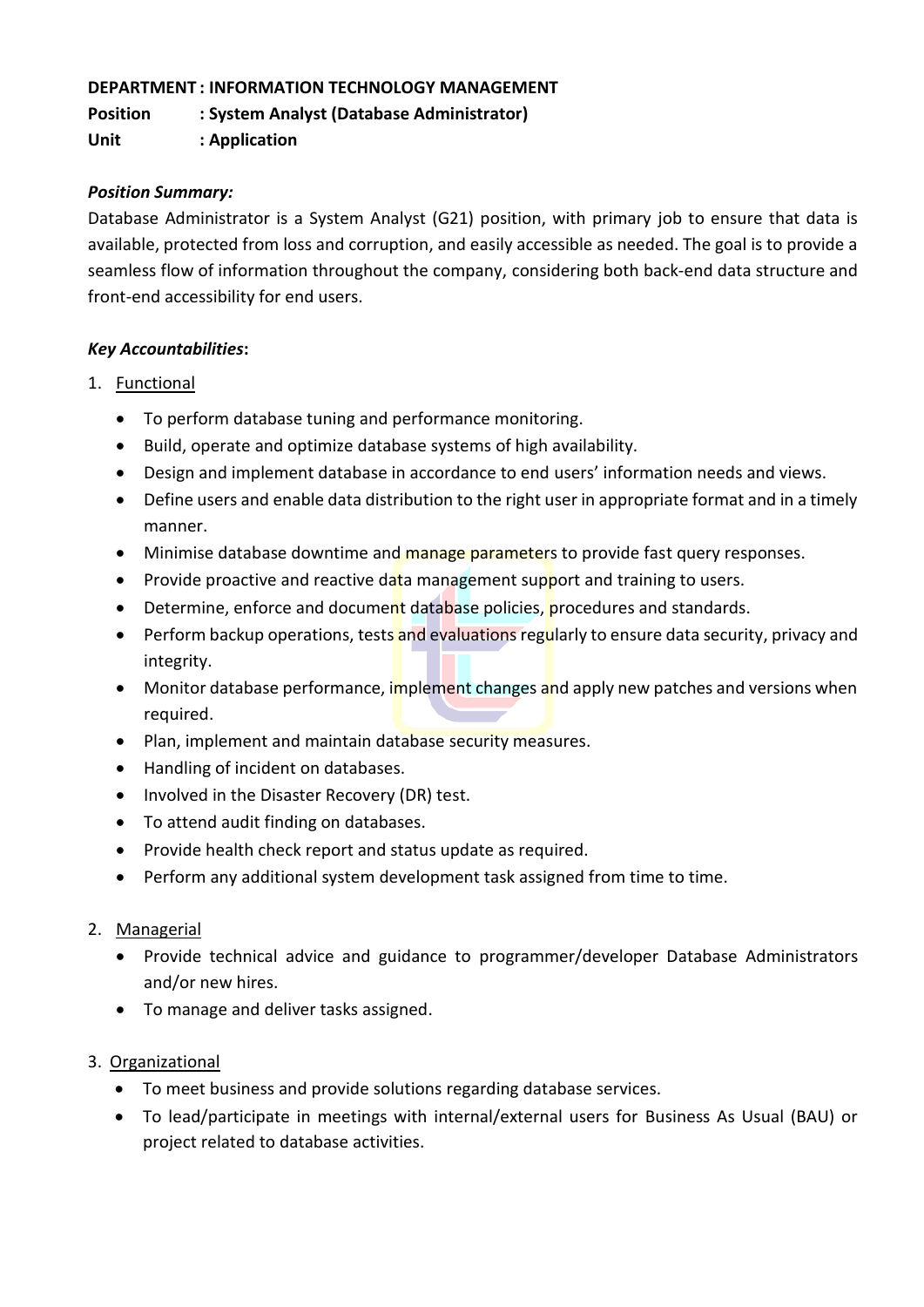- a) Bachelor degree in Computer Science discipline or relevant certification.
- b) Certification in MS SQL, Oracle, DB2, MYSQL, MongoDB databases is plus point.
- c) Minimum of 5 years of experience in database management in production, UAT, and SIT environment, in addition to strong conceptual knowledge on database server and underlying architecture and fundamentals.

- a) Excellent knowledge of data backup, recovery, security, integrity and SQL.
- b) Hands-on experience with database standards and end user applications
- c) Familiarity with database design, database queries/structure languages, documentation, coding and programming languages API.
- d) Familiarity with database management and IT security best practices.
- e) Proficiency in data manipulation languages and various database software (such as MS SQL, Oracle Database, DB2, MYSQL, Hadoop, PostgreSQL).
- f) Experience of work in the Financial Industry is a plus point.
- g) Experience in database migration between versions, platforms and different database types is an added advantage.
- h) Experience with DBA CASE tools (frontend/backend) and third party tools is an added advantage.
- i) Understanding of popular database management software is an added advantage.

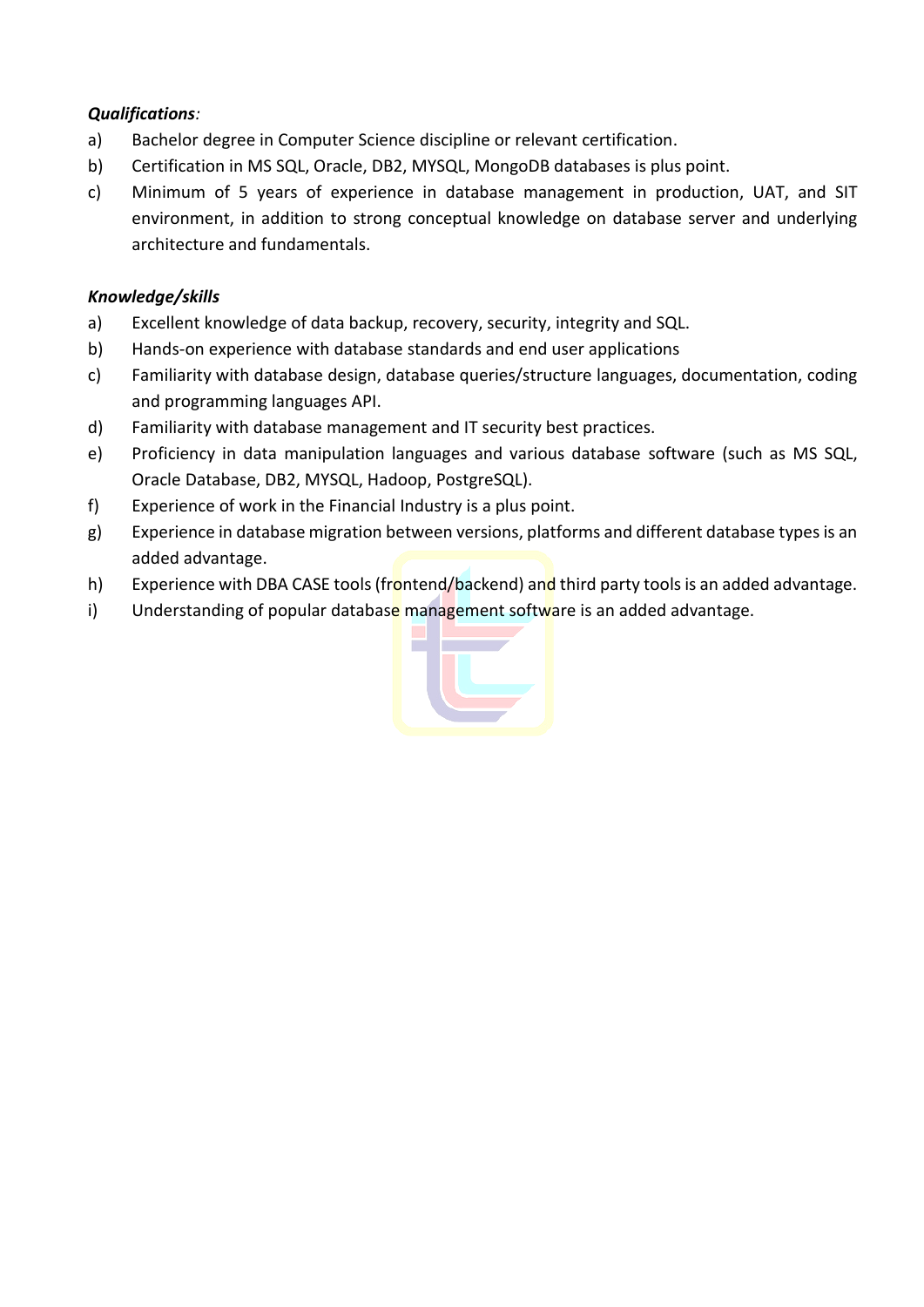### **DEPARTMENT : INFORMATION TECHNOLOGY MANAGEMENT**

**Position : System Analyst (System Development)**

**Unit : Application**

## *Position Summary:*

This is System Analyst (G21) position with requirement to manage and administer various LTAT applications as well as provide IT support to all staff on a daily basis. Responsible for bridging the gap between business problems and technology solutions and finding the best technology solution among all possible to solve the existing business problems in LTAT.

### *Key Accountabilities***:**

- 1. Functional (job responsibilities)
	- Design, develop, document, analyze, create, test, and modify systems, programs, and integrations.
	- Develop new and maintain existing applications and databases by evaluating client needs; analyzing requirements; developing software systems.
	- **•** Apply system analysis techniques and procedures, including consulting with users to determine software, or systems functional specifications.
	- **EXTED** Arrange project requirements in a programming sequence by analyzing requirements; preparing a workflow chart and diagram using knowledge of technical capabilities, subject matter, programming language, and logic.
	- Analyze user information system needs.
	- Document the functionality and requirements.
	- **EXE** Research, evaluate and recommend solutions and appropriate technology to meet user's needs.
	- Maintains systems and programming guidelines by writing and updating policies and procedures.

# 2. Managerial (team/group responsibilities)

- The key person to provide day-to-day support, ongoing process improvement, and implementation of new functionalities.
- Work closely with business users to elicit high-level requirements and capture business needs and defines business processes, improvements, system scope, and business objectives.
- Set customer expectations and communicate effectively with the business and technical teams and provide timely project status.
- Continually supporting applications and identifying potential issues. Subsequently, identify the best solution according to the respective business requirements.
- Facilitate the elicitation of business requirements and documentation through workshops and/or interviews across various levels of the business, departments and or client.
- Lead and execute the User Acceptance Testing (UAT).
- Work on project-related test plans and test documentation.
- Assist in project handover via delivery of handover documentation and handover session.